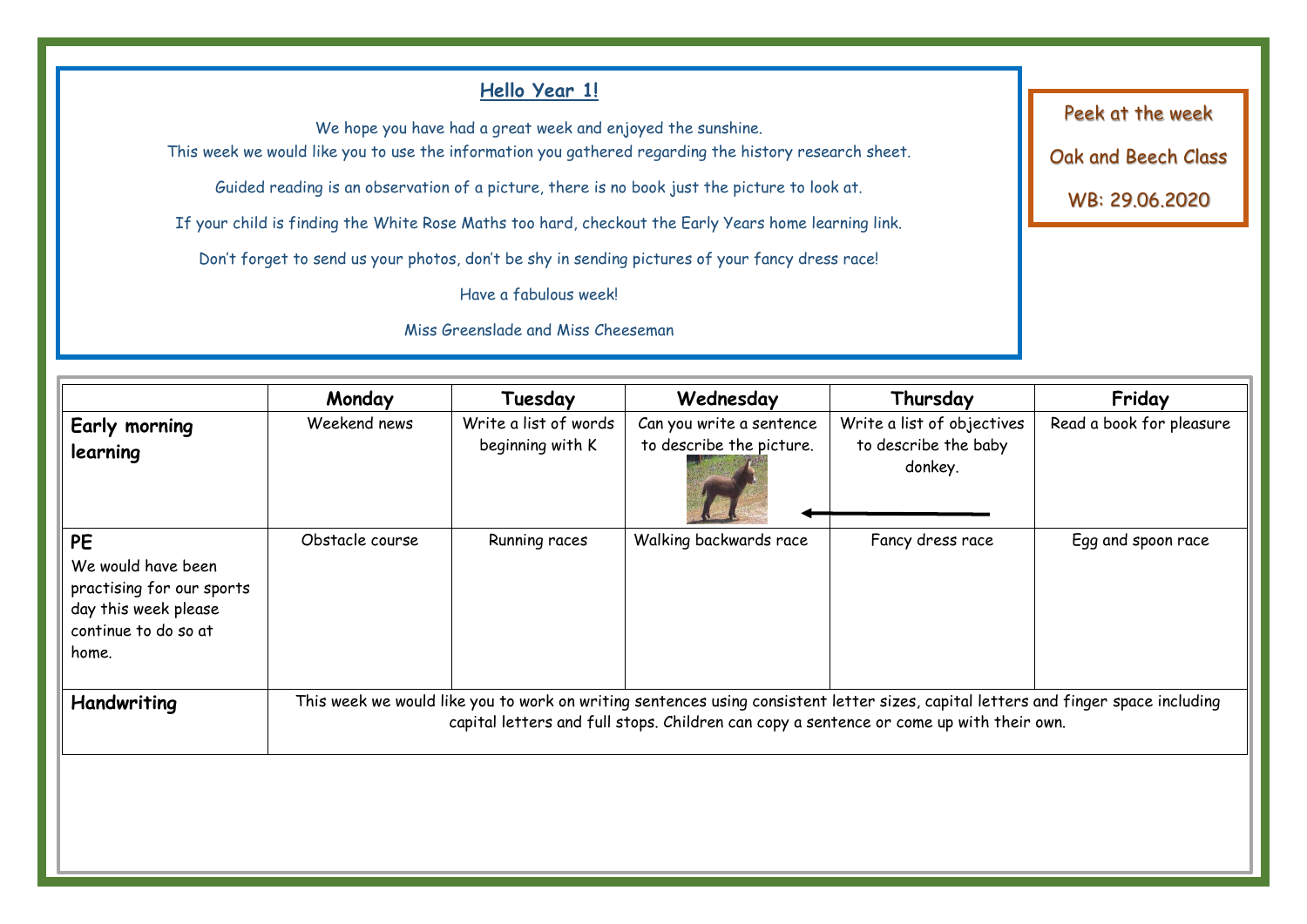### **Handwriting**

When we do handwriting practise in school, we use a handwriting book and pencil. There are 4 lines in their book, when writing lowercase, we encourage them to start on the bottom middle line. Numbers and capital letters at the top line. If your child has good formation and a good size of handwriting, they will be encouraged to join up their writing.

This week we would like you to work on Letter sizes and consistency.

You can either practise lower case letters or write any words. The most important thing is the children's letter sizes are the same size. We try to get them to write small (in between the 2 middle lines). For some children however, they are not developmentally ready, and this is fine!



### **Spellings**

The children need to read and spell these words.

Ladybirds are expected to write each word in a sentence too. This shows they have good understanding of what the word means.

| <b>Butterflies</b> | <b>Bees</b> | Ladybirds |
|--------------------|-------------|-----------|
| one                | mad         | beach     |
| two                | made        | each      |
| three              | can         | peach     |
| four               | cane        | reach     |
| five               | man         | teach     |
| six                | mane        | lead      |
| seven              | pan         | read      |
| eight              | pane        | speak     |
| nine               | cap         | weak      |
| ten                | cape        | deal      |

#### **\* Extra challenge**

Can you write come or said in your sentence.

Websites If you are looking for extra work or support, please check out these websites:

> [www.bbc.co.uk/bbc/bitesizedaily](http://www.bbc.co.uk/bbc/bitesizedaily) [www.thenational.academy](http://www.thenational.academy/) [www.stem.org.uk/home-learning](http://www.stem.org.uk/home-learning)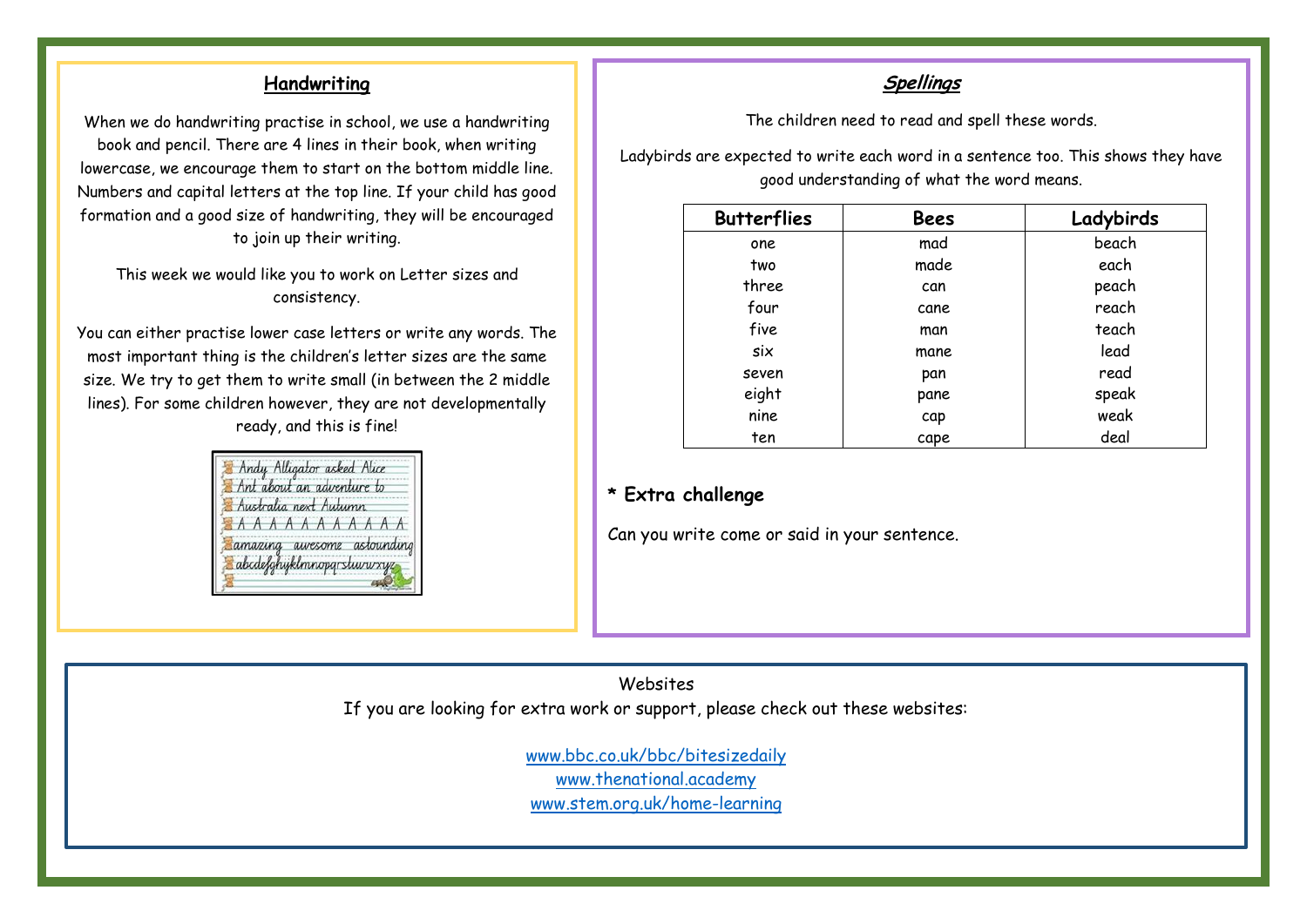# **English**

This week in our fairy tale topic, we are looking at the story of The Billy Goats Gruff.

| Monday                                                                                                           | Tuesday                                              | Wednesday                                                                              | Thursday                                                                             | Friday                            |
|------------------------------------------------------------------------------------------------------------------|------------------------------------------------------|----------------------------------------------------------------------------------------|--------------------------------------------------------------------------------------|-----------------------------------|
| If you have the story of The Billy<br>Goats Gruff read it together<br>otherwise have a look on line there are    | Orally retell the story of The Billy<br>Goats Gruff. | Read the story Billy Dogs<br>Gruff                                                     | Read the story of The<br>Billy Goats Gruff again.                                    | Read your work from<br>yesterday. |
| lots of story teller videos and online<br>books you can look at.                                                 | Write a list of all the characters<br>from the book. | Discuss how it is different<br>to the original.                                        | Look at your characters<br>and scene you created<br>yesterday.                       |                                   |
| Look at the title, why does each word<br>begin with a capital letter?                                            |                                                      |                                                                                        |                                                                                      |                                   |
| Practise writing the title.                                                                                      |                                                      |                                                                                        |                                                                                      |                                   |
| <b>Activity</b>                                                                                                  | <b>Activity</b>                                      | <b>Activity</b>                                                                        | <b>Activity</b>                                                                      |                                   |
| Look at a picture from the story.<br>Discuss what is happening in the<br>picture. Write a caption to go with the | Using the sequencing cards,<br>sequence the story.   | Plan a story based on Billy<br>Goats Gruff. Think of new<br>characters and a new scene | Create your own version of Billy Goats Gruff using<br>your characters and new scene. |                                   |
| picture.                                                                                                         | Write a sentence next to each                        | where your story takes                                                                 | Before you write each scene, orally retell your                                      |                                   |
|                                                                                                                  | picture, using story language.                       | place.                                                                                 | story.<br>Try and use descriptive language.                                          |                                   |
|                                                                                                                  |                                                      | Draw and label your new<br>characters and scene.                                       | Use conjoining words and or but.                                                     |                                   |
| The Three Billy Goats Gruff are<br>eating grass in the field.                                                    |                                                      |                                                                                        | Ensure you re-read each sentence to make sure it<br>makes sense.                     |                                   |
|                                                                                                                  |                                                      |                                                                                        | Remember CL, FS and FS.                                                              |                                   |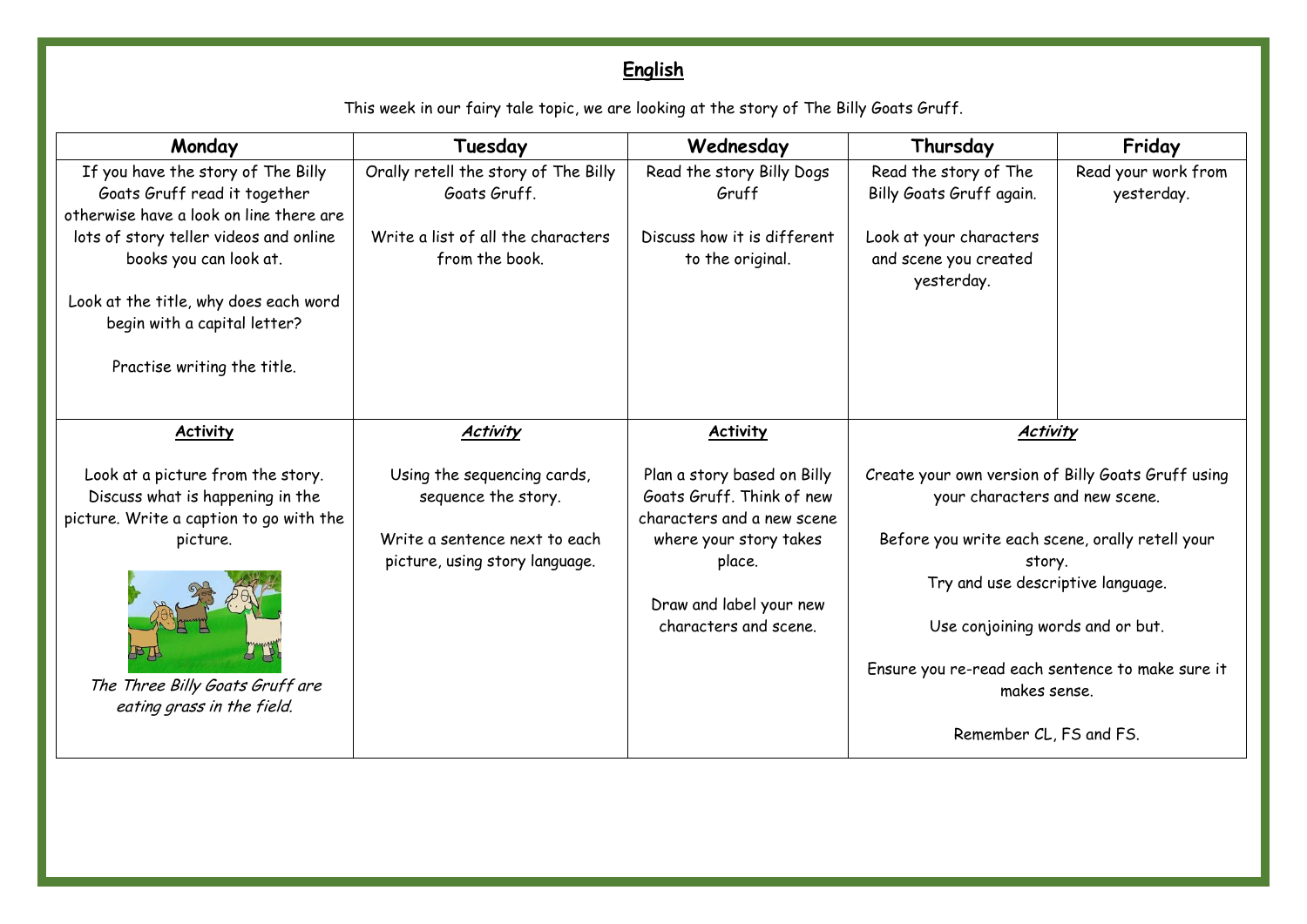## **Guided reading: Morning Surprise!!!!**

## **Imagine that you have just walked into your kitchen to find this!!!!!!**

| Monday                         | Tuesday                         | Wednesday                    | Thursday                                                          | Friday |
|--------------------------------|---------------------------------|------------------------------|-------------------------------------------------------------------|--------|
| Role play the conversation you | You can only ask 3 questions to | The next morning you come    | Write the story of how the octopus came to be here, and what      |        |
| might have with the octopus.   | the octopus.                    | into your kitchen to find it | happens next.                                                     |        |
|                                | What would you ask?             | joined by another creature.  |                                                                   |        |
| Role play the telephone call   |                                 | What might it be?            | It's up to you how you write your story, you could create a story |        |
| you might have with a friend   | Write down your 3 questions.    | Draw it!                     | map or write a traditional story.                                 |        |
| or family member to tell them  |                                 | Label it!                    |                                                                   |        |
| what you have found.           |                                 | Write a sentence about it!   |                                                                   |        |

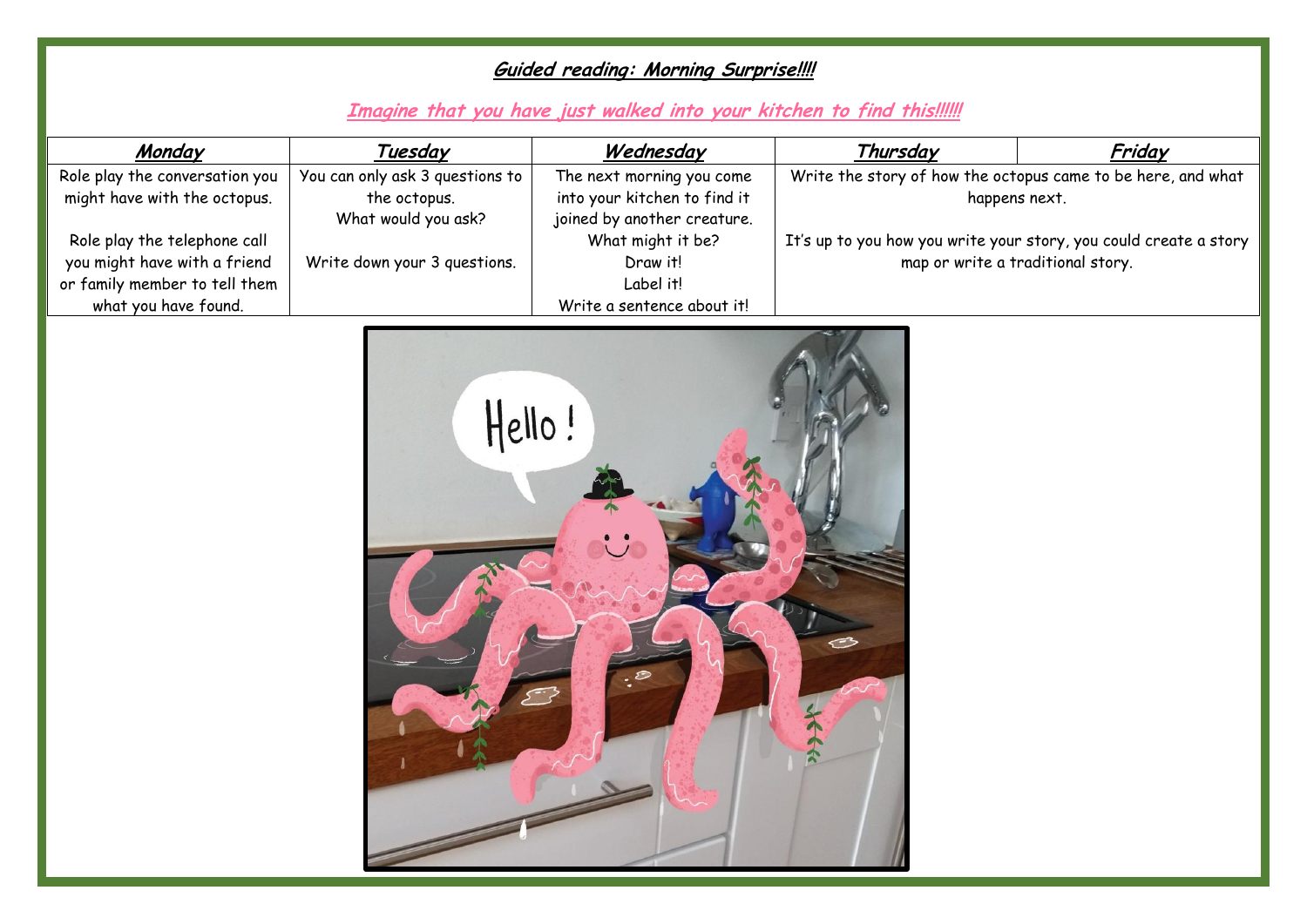### **Maths**

We are now following the home learning that White Rose Maths is providing. This week we will be looking at Money.

We follow WRM in school so children are very familiar with the features and level of questioning.

There are good links on their website to other learning opportunities, such as BBC Bitesize.

Please go to [www.whiterosemaths.com/homelearning/year-1](http://www.whiterosemaths.com/homelearning/year-1)

Then go to Summer Term - Week 10 (w/c  $^{29th}$  June)

| Mondav                   | uesdav                    | Wednesday         | l hursdav      | •rıdav                                    |
|--------------------------|---------------------------|-------------------|----------------|-------------------------------------------|
| -<br>numbers<br>Urderina | cognising coins<br>Recoar | Recognising notes | Counting coins | $\sim$<br>Challenge!<br>Maths<br>hriday . |

For more activities please visit:

<https://nrich.maths.org/1116>

<https://garyhall.org.uk/creative-ways-to-teach-money.html>

http://www.mathsphere.co.uk/downloads/sample-worksheets/year-2-1-solve-money-problems.pdf

<https://www.ncetm.org.uk/self-evaluation/browse/strand/5349> - a good example to demonstrate how to challenge further.

https://nrich.maths.org/public/topic.php?group\_id=15&code=7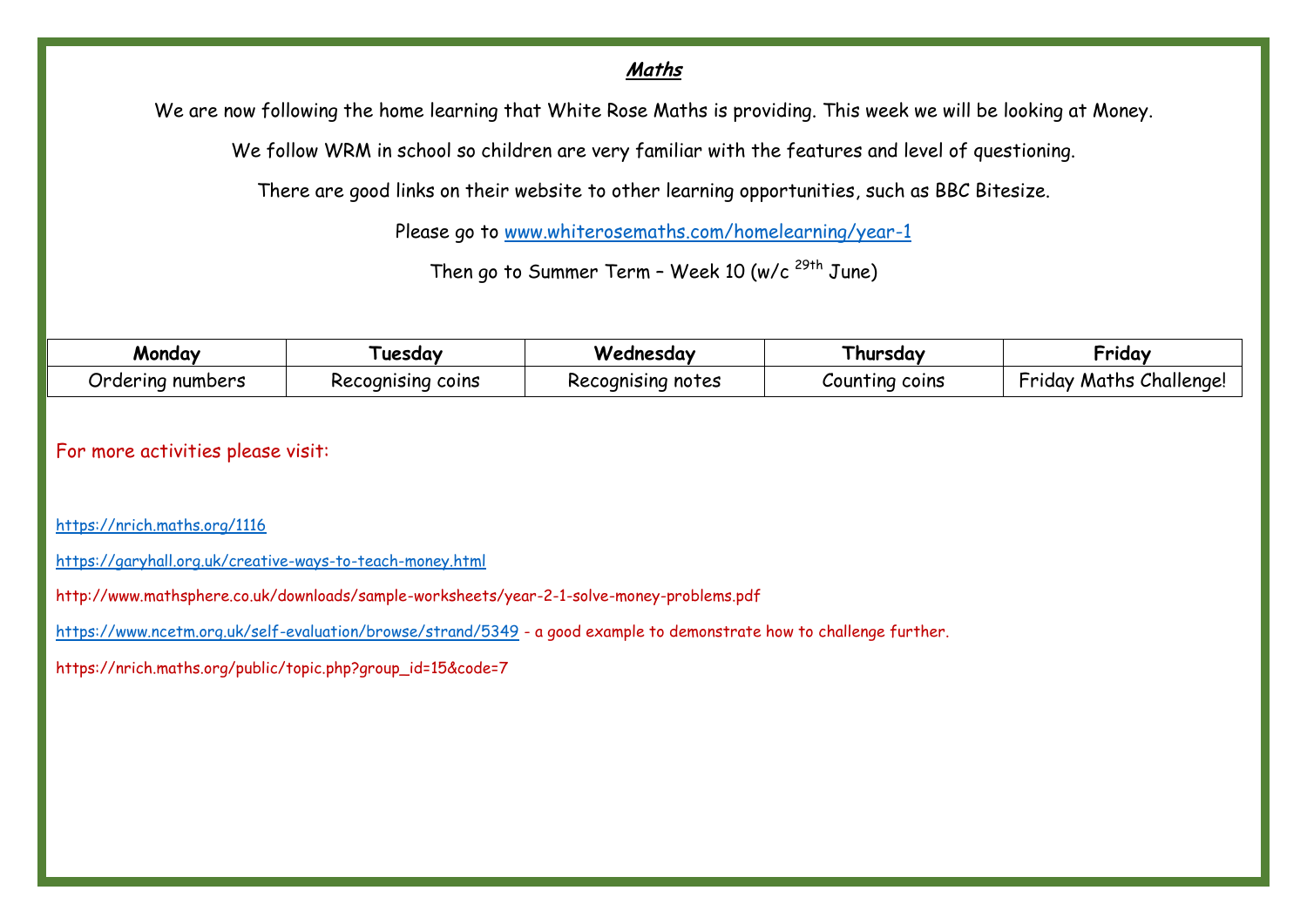## **History: Old and New**

| Monday                      | Tuesday                       | Wednesday                         | Thursday                       | Friday                         |
|-----------------------------|-------------------------------|-----------------------------------|--------------------------------|--------------------------------|
| Have a look at some         | Have a go at sorting the toys | Have a look at everyone's         | Discuss the types of ways you  | Watch:                         |
| pictures of toys and sort   | and words into                | favourite books/stories. Are they | have travelled.                | www.dkfindout.com/uk/video/    |
| them into old and new.      | Old and New                   | the same or different?            | Have your Grandparents         | transport/cars-trains-ships-   |
| Watch:                      | www.windowsonwarwickshire.    |                                   | travelled?                     | and-planes/                    |
| www.youtube.com/watch?v=    | org.uk/spotlights/            | Have you got any old books at     | Watch:                         |                                |
| EDAPaEVr1Hk                 | toysandgames/neworold.htm     | home? What do you notice about    | www.bbc.com/bitesize/clips     |                                |
|                             |                               | them?                             | /zdm6n39                       |                                |
|                             |                               |                                   |                                |                                |
|                             |                               | Watch:                            |                                |                                |
|                             |                               | www.bbc.co.uk/newsround/27676     |                                |                                |
|                             |                               | 021                               |                                |                                |
| <b>Activity</b>             | <b>Activity</b>               | <b>Activity</b>                   | <b>Activity</b>                | <b>Activity</b>                |
|                             |                               |                                   |                                |                                |
| Draw a picture of your      | Using ONLY newspaper can      | Create a new picture of Winnie    | Research an old way to travel. | Sort the pictures into old and |
| favourite toy, your parents | you create your own OLD toy.  | the Pooh and an old picture of    | Draw a picture of it, label it | new (sent separately)          |
| favourite toy and your      | We would create a cup and     | Winnie the pooh.                  | and write a sentence about it. |                                |
| Grandparents favourite toy. | cone game with a newspaper    |                                   |                                |                                |
|                             | ball to throw in.             | New Winnie the Pooh - use paints, |                                |                                |
| What do you notice about    |                               | bright colours etc                |                                |                                |
| them all?                   |                               |                                   |                                |                                |
|                             |                               | Old Winnie the Pooh - use         |                                |                                |
|                             |                               | charcoal (bbq coals) or pencil.   | Extra challenge: Research      |                                |
|                             |                               |                                   | the Wright Brothers - who      |                                |
|                             |                               |                                   | are they?                      |                                |